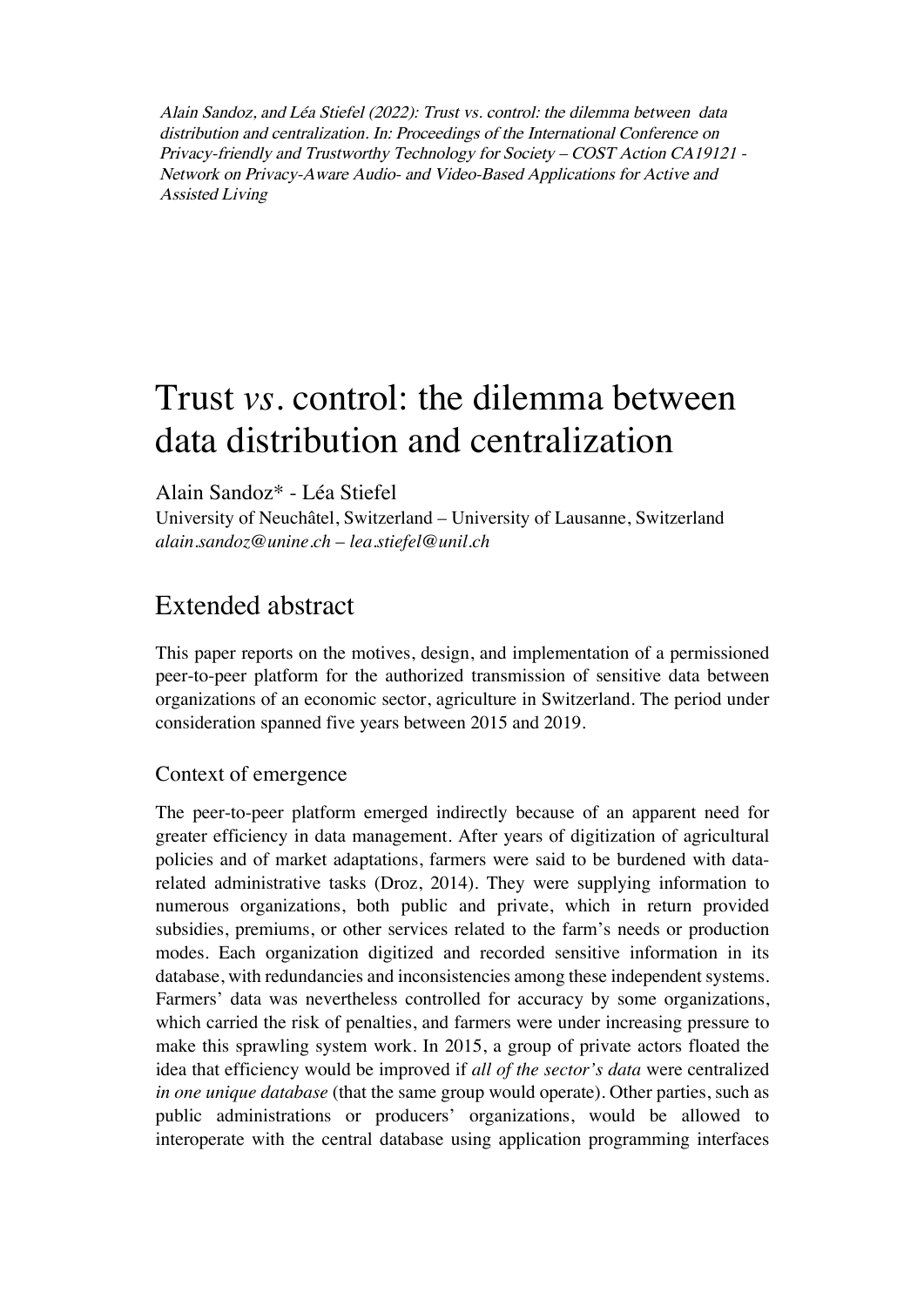(APIs). For reasons that are documented elsewhere, the proposal prompted a wave of protest and led to the launch of a counter-project for an alternate approach to data management (Stiefel, 2022). The project developed a peer-to-peer platform for organizations and farmers to solve the dilemma between data distribution and centralization, which is the subject of this paper.

The present work is the result of a collaboration between the platform's architect (a computer scientist) who led the project and was its chief strategist, and the ethnographer (a social scientist from the STS field) who followed its developments. The first author worked for a consortium of professional organizations that represented over 50% of Swiss farmers. The second author went behind the scenes of the project and in parallel conducted interviews with organizations and farmers to explore concerns related to the issues of data and data sharing.

#### Data

Switzerland is a small landlocked country in Western Europe. Apart from marginal forestry and fishery activities, agriculture is the only primary sector in the country, with some 53'000 farms, generally small family businesses. Many other actors make up the value chain uphill and downhill of production itself, and numerous organizations, public, para-public or private, structure the sector, from the import of machinery and fertilizers, down to the processing and distribution of food staples, flanked by professional defense, production control, and regulation. All these actors use digital systems and data to support their activities.

Farmers use digital systems in *production* and for *management*. Systems are developed by the agroindustry and/or software providers. On-farm systems use data to deliver functionality. Sources of data can be machines, sensors, or robots, or remote systems *e.g.*, weather stations. The farmer him/herself supplies data, *e.g.*, dates and places of sowing, types of crop or animal treatment, or quantities of produce and income, or costs, etc., used for resource planning. Data for production or management is often stored remotely, in databases operated by independent (and competing) service providers. These systems also compute, produce, and accumulate data. Production data can be sensitive for the service provider, because it is used to improve the system and has indirect market value. It is also sensitive for the farmer, as it describes modes of production that can be contracted or strictly regulated. Management data is sensitive because it is related to quality and quantity of production, as well as to financial, legal, or fiscal aspects, which, if disclosed, could jeopardize the farmer's position relatively to commercial partners, public regulators, and/or their respective control organizations. The evolution of digital technology *as a service* has brought advantages to farmers as it sometimes simplifies management, and enhances the quality and availability of information. It has also largely benefited database operators by giving them free and unrestrained access to huge amounts of valuable data.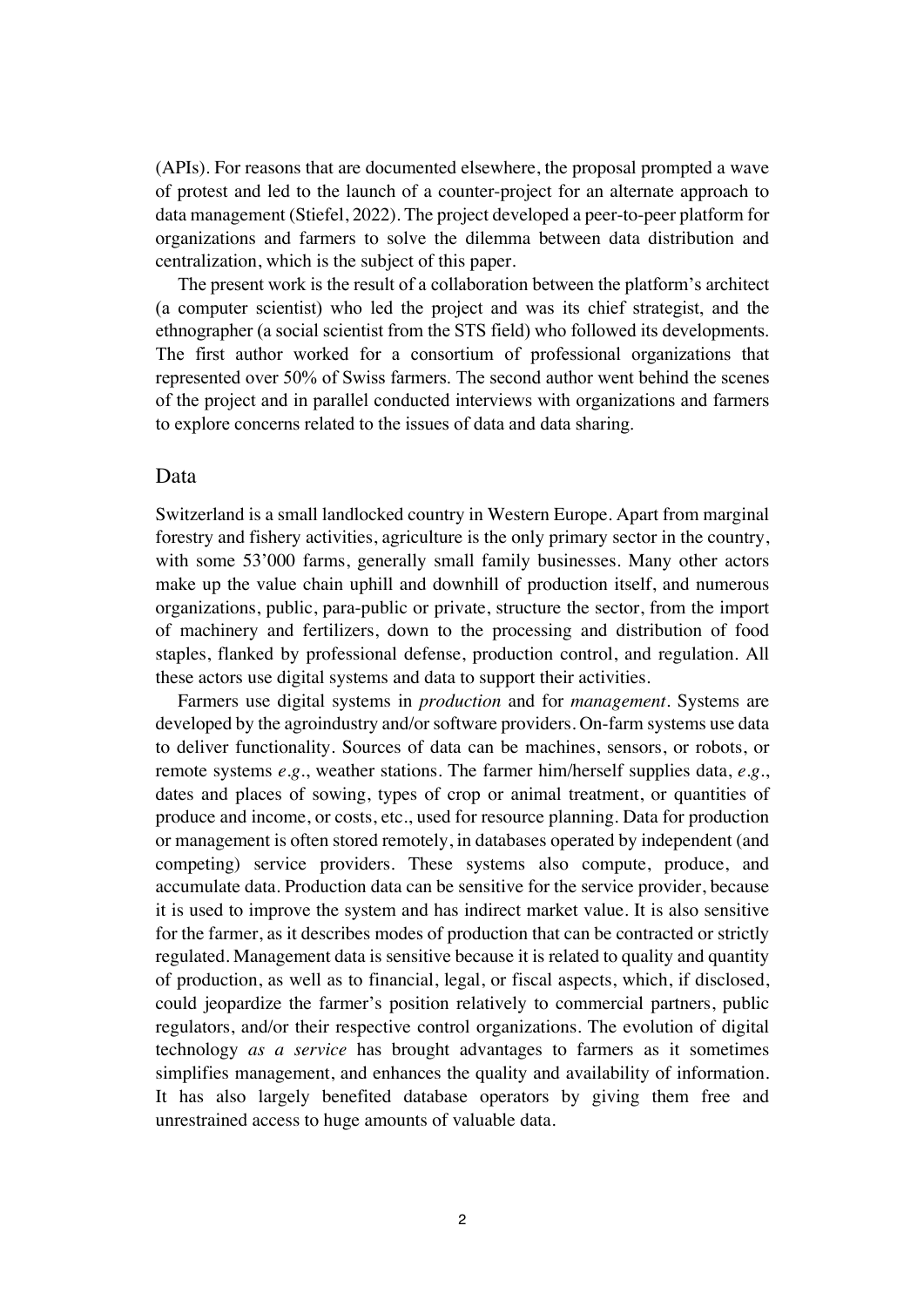Another type of digital systems that use data from farms are information systems of organizations that interact with farmers both collectively and individually: public administrations supervise the implementation of legislation, notably for subsidies, statistics, and policy-making; producers' organizations define requirements for labels (*e.g.*, organic, integrated, traditional, etc.) and quotas, which, if respected by the farmer, bring a premium on the market; professional organizations compute statistics to define their policies and political lobbying strategies; etc. All of these organizations need data from the farmers who are compelled to supply the data if they want to have a shot at the promised benefit. This data is even more sensitive than the production & management type, because on one side, it is specific to individual farms, but on the other it is collective, homogeneous, and often has a wider coverage than service providers can collect from their market share. Database operators (private or public) will have a precise view of a question, both general and specific to each farm.

To summarize: digital representations of sensitive information on farms are maintained in dispersed databases operated by independent service providers and organizations in the sector (data users). And farmers (data owners) want -in fact, need- to keep control of which actors have access to what data. On the other hand, their livelihood requires from farmers to supply large amounts of data to many organizations, including data that is not sensitive (or that can even be public, such as addresses), that is useful in different ways to different actors, and that is partially redundant and sometimes inconsistent.

Over time, managing the data that a farmer supplies to his/her numerous different "partners" became a problem of its own, and a burden. The problem was more often seen by farmers as the uncontrolled gluttony for their data of all sorts of benevolent organizations. But "data-sharing" between organizations<sup>1</sup> then suddenly popped up as the "solution" to the farmer's problem. The prospect of seeing some powerful actor forging the ability to compare data from his/her farm, compiled from different sources and providing answers to different questions, with all the other farms, became a farmer's digital nightmare.

Designed as a counter-measure to that yet unchecked perspective, authorized transmission between organizations *vs*. centralization by one privileged operator was a radically different approach to the problem of data management in the sector.

#### How farmers and organizations actually perceived the situation

This article is the result of a multidisciplinary collaboration between its two authors. In January 2018, the PhD student had just started her thesis and was interested in tracking the dynamics of digitization in the Swiss agricultural sector. She had attended a public presentation of the peer-to-peer platform by the architect

<sup>1</sup> A notion that goes well beyond the simplistic view of interoperating databases (Hummel, *et al.*, 2018).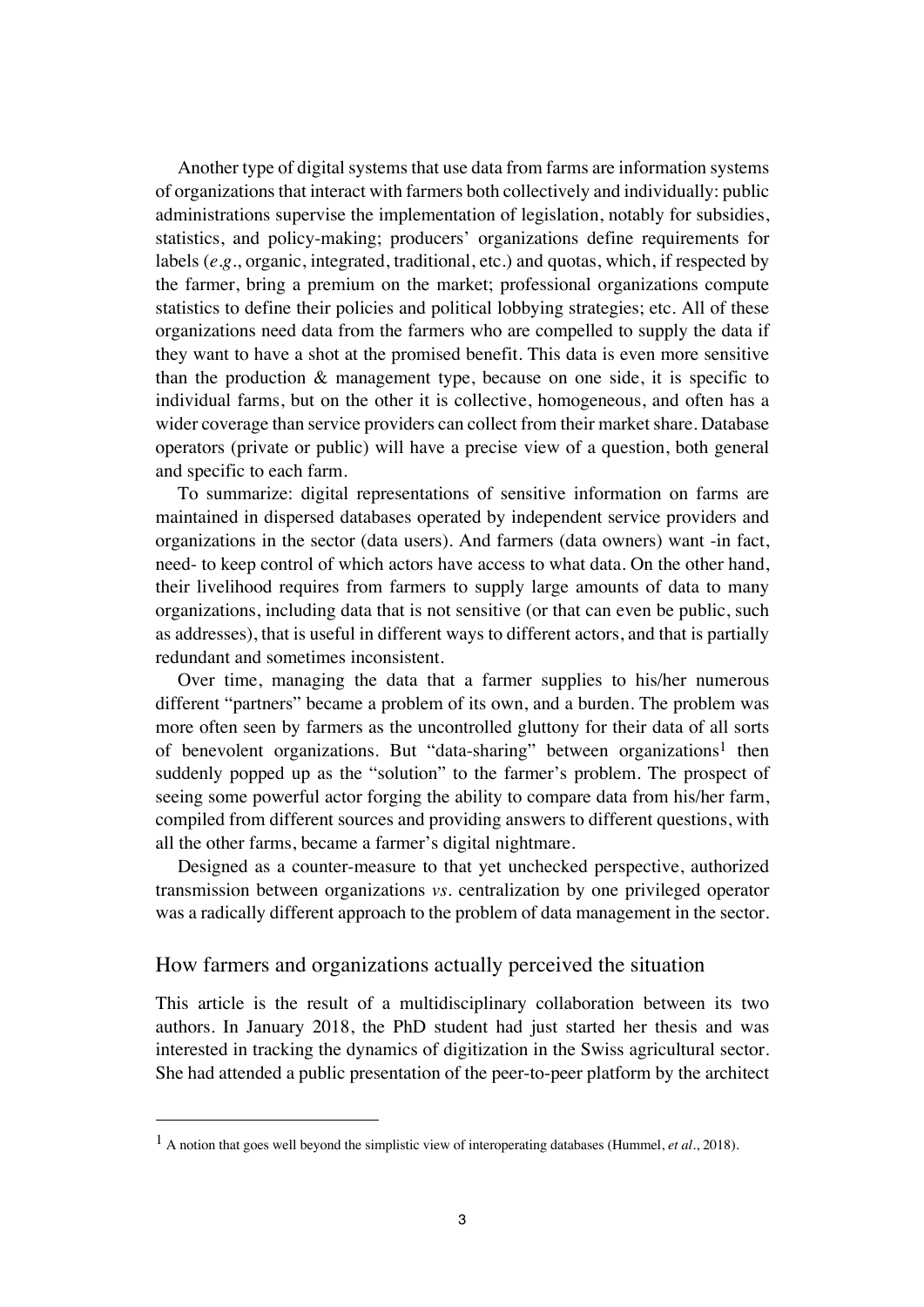and introduced herself, asking him to ethnographically follow its developments. At their second meeting in May 2018, the terms of their collaboration were set.

The ethnographer would be able to go behind the scenes of the project, and to follow and document all its developments. In return for full access, she would provide the architect with regular feedback on her observations, according to the rules of her discipline and her progressive understanding of digitization, via anonymized reports of her interviews. In addition to the practice of his own discipline and professional experience, the architect would benefit from this informed perspective to drive the project within its socio-technical environment.

The ethnographer conducted her interviews between January 2018 and September 2019 with some 40 actors in the Swiss agricultural sector, farmers (5), but especially representatives of agricultural organizations: agents of public administration (11) and professional defense (2), representatives of control bodies (6), certification bodies (2), professional associations and companies in the animal and dairy sectors (6), IT service providers for agriculture (4), and system operators of these same organizations (7) (in parallel, the architect held project and information meetings with over 50 representatives of public and private organizations, farmers and researchers, covering in particular the Eastern part of Switzerland<sup>2</sup>, which he also reported back to the ethnographer).

Her interviews documented a range of concerns and risks perceived by farmers (data-owners) and agricultural organizations (data users) regarding the data centralization project that proposed to collect all data in a single database and, on this basis, to develop smart-farming services (decision support modules). Among its shareholders were the largest agricultural cooperative in Switzerland, both the farmers' main supplier and a major buyer of their products, a European software development company, linked to the cooperative by a German machinery manufacturer, and two important publicly owned, resp. supported, organizations.

For data-owners, the fact that the project was backed by such a conglomerate of powerful private players was a source of concern. The centralized database promised to provide its shareholders with full visibility into what was happening on all farms, and on a daily basis. Combined with its decision-support tools, the database would allow them - the cooperative and its foreign partners - to drive the demand for inputs and the supply of agricultural products, and to influence market and supply prices. The risk of "vertical integration" was great for farmers, who would meanwhile retain the burdens of dept and production risks (such as losses due to weather or disease). Moreover, they would have to pay for access to "services" developed on the basis of *their* data, the quality of which they would be held *liable* by contract, while all the profits would go to the database owners.

In addition, it was unclear how data would flow between partners associated with the centralized database. Without control over the flow of their data, farmers

 $2$  German-speaking, in contrast with the French-speaking Western part (origin of both authors) and with the Italian-speaking Southern part (marginally covered, with approx. 4% of the Swiss population and 2% of farms).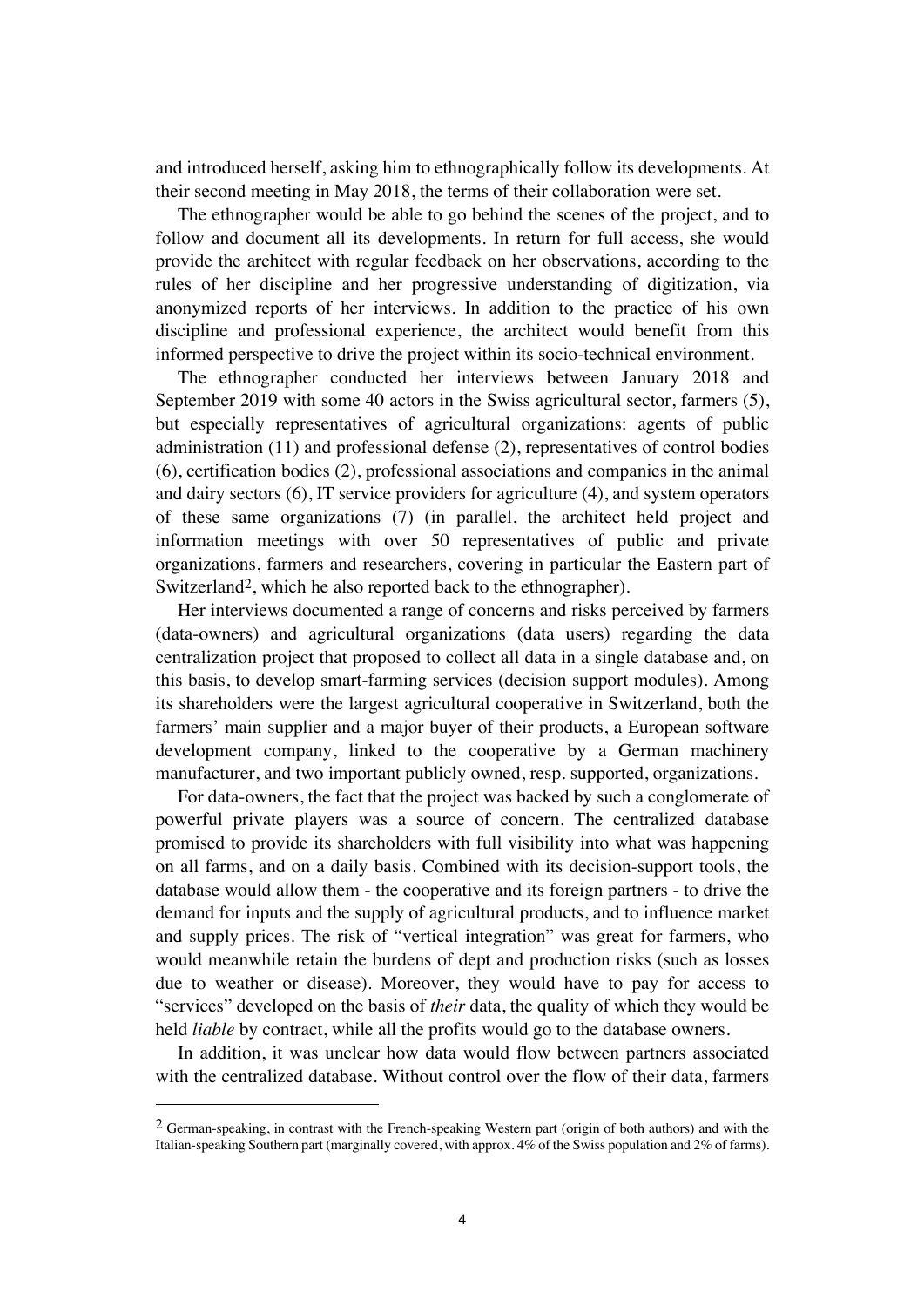were at risk. If data inadvertently reached a government agency, indicating high nitrogen levels in one field that were compensated in another (which can happen every day on any farm), the farmer could lose subsidies. If data from a government inspection showing a health problem in an animal was inadvertently passed on to a dealer, the farmer, and even neighbors, could be sidelined for fear that disease might spread from the shipment to the slaughterhouse (what actually did happen to an entire village because of a single sick animal).

Finally, the push for smart-farming was problematic for farmers, who saw it primarily as a debt driver. Smart-farming was expensive and of little interest for Switzerland because of its lack of applicability in its mountainous, small scale and tradition-oriented agricultural model. Smart-farming favored industrial methods for export crops and intensive livestock that were incompatible with the quality-driven, environmental, and legal frameworks of Swiss farming.

For data-users, *i.e.*, the Swiss agricultural sector organizations, centralization also posed problems. If farmers were to enter their data into a single database, the organizations would have to "log in" to the database to access the data they needed (previously supplied directly by farmers). Farmers' data is of great importance to the organizations. Public administrations provide subsidies to farmers, compile statistics for the evaluation and development of agricultural policy, and control epizootics on the basis of data provided by farmers. Private organizations base their services on farmers' data, some of which are supported by the regulator, such as improving the genetic profile of animal breeds to ensure their resistance to pathogens. But there were no guarantees that they would actually be allowed to access the data in the centralized database, in contents and formats, and at times necessary to carry out their duties, nor was there any indication of the price to be paid. Centralization promised to jeopardize the autonomous management of the organizations' activities, to the point of threatening their very existence.

The project also foresaw to store all farmers' data in a cloud in Germany, under the control of the European software company partner. This posed a problem of data sovereignty, which was unacceptable to public administrations. It also posed problems as to how to resolve conflicts between farmers and organizations arising from data management, with data residing in the legal realm of a foreign authority.

The promoters promised that organizations could propose functional modules connected to the central database. But it was not clear to these organizations if this openness would be observed in reality beyond the rhetoric. The shareholders could very well act single-handedly, as long as they controlled the APIs. More fundamentally, this single, centralized database would introduce a distortion of competition. Faced with powerful foreign shareholders, who would concentrate all the farmers' data, smaller Swiss organizations wouldn't stand a chance to compete, which would sound their death knell.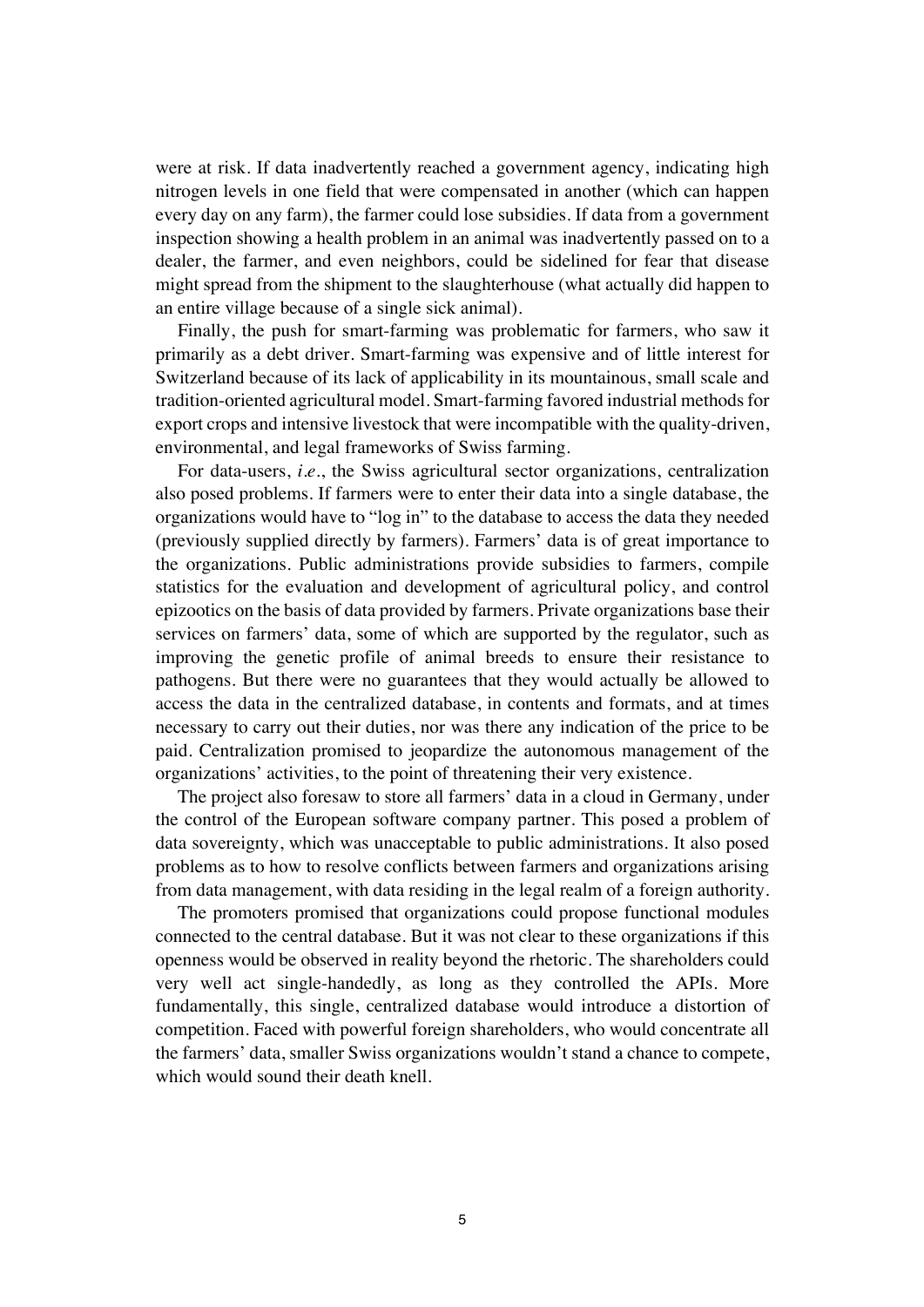Finally, private actors (device and machine manufacturers, service and software providers, etc.) who were not in the consortium and not part of the discussion simply waited for the storm to pass.

#### How the peer-to-peer platform worked

In Switzerland, each organization is legally and technically independent, and is liable towards the owners of sensitive data it manages on the base of some contract (explicit, or implicit as in the case of public administrations representing the regulator). In particular, data can be accessed online by a farmer only if the latter has been identified and authenticated by the database operator.

If data owned by a farmer were to be *transmitted* from one database to another, this would have to be with that farmer's authorization. Authorizations could be set and revoked at any time (by farmers using a mobile application) and were specific to *i*) one farmer, *ii*) one pair (sender-receiver) of database operators, and *iii*) one *datatype*. As long as an authorization was valid, the (willing) sender could send the famer's data of that type to the (requesting) receiver (using a three-step asynchronous protocol). Authorizations and transmissions were traced so that they could be recovered in case of suspected misconduct (a process that would be supervised by an auditing authority or a judge). Each peer (data user) operated its IT infrastructure under its own legal responsibility, including the platform's component, called *node*, that was its access-point to other peers, and the place where its transmissions were traced. For each sender-receiver pair, the datatypes that could be transmitted, for what purpose and under what conditions, were published on the platform by the operators. How authorizations were managed and how transmission was implemented in each node was transparent and certified (the platform was an open standard). However, what data was actually transmitted, with what values and when, was known only to the three parties involved: the owner, the sender, and the receiver, and transmission was direct between the latter two.

#### Design rationale and constraints

As mentioned above, the identity of the owner must be determined whenever the data is required for an operation, and access to the data by programs must be controlled. The organizations that operate the database and application servers that run the programs to provide a service to the owner are *de facto* users of the data. These systems are specific to each application domain (cereals, livestock, milk, etc.), and often to the organization itself. They have evolved over long periods of time and are heteroclite and heterogeneous assemblages of technologies. Low-level interactions between the legacy components and the solution would be specific. To simply distribute a software package that would be installed within their legacy infrastructure to implement authorized data transmission between organizations was not a technical option. The solution also needed to be isolated from that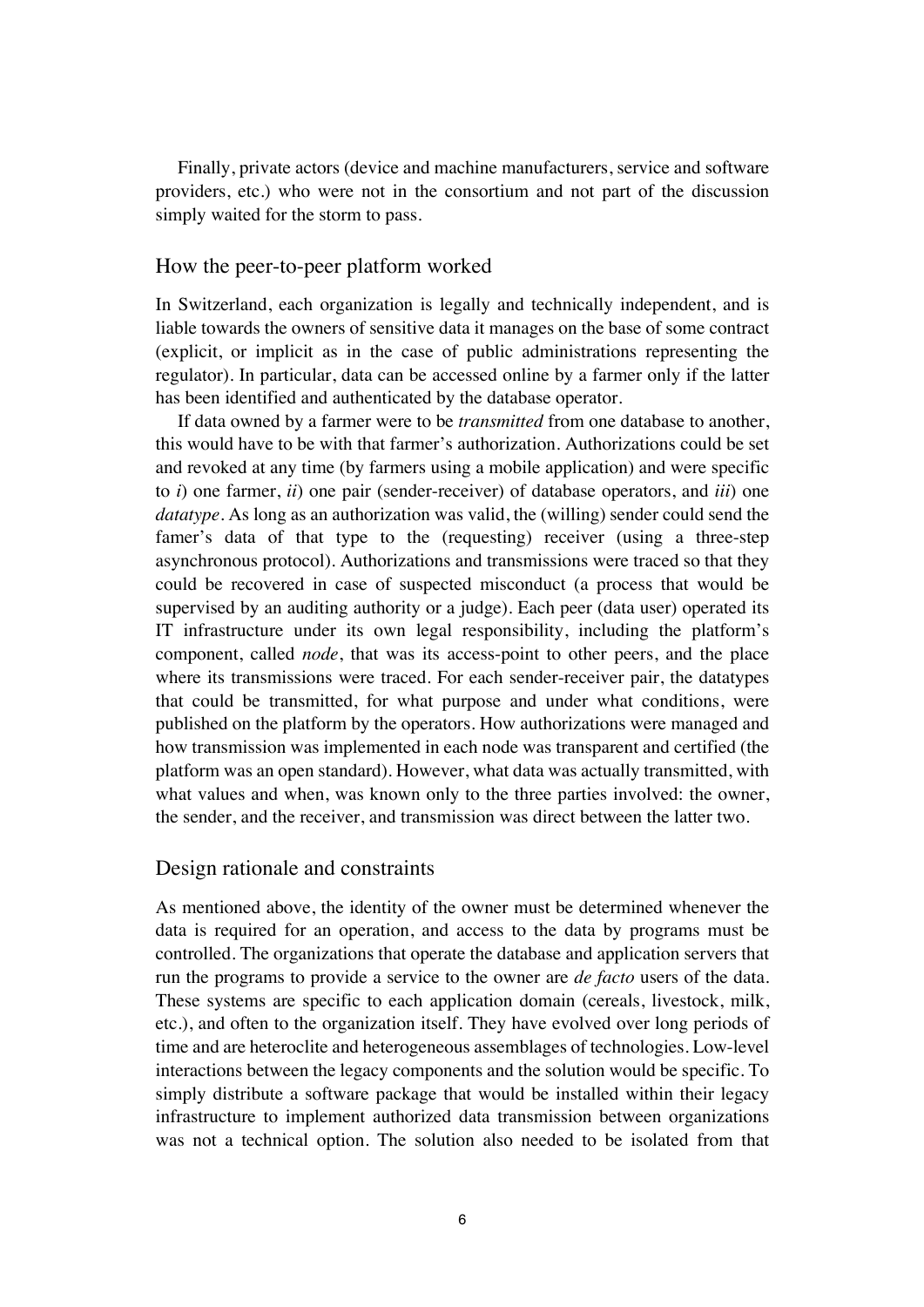infrastructure, so that a peer could disconnect from the platform without any other loss of functionality other than data transmission to others. A detailed description of how this was envisioned *in general* was fundamental to making an infrastructure acceptable to its future users (be they data owners or data users). This was provided by choosing the standard components (middleware, interface framework, and general-purpose functions) of the platform from free open-source, widely respected, software projects.

However, it was hardly enough to convince operators to adopt the system, and less even, to *share* their data with other organizations. A set of *principles* was established and communicated to the organizations, and then strictly implemented by the project (without any compromise or trade-off, for any reason). This covered the part of the development specific to authorized data-transmission. It was also to be freely distributed as open-source. The platform was *fully* distributed: it had no central component and all roles were completely *symmetrical* (what a peer could, every peer could, with the same constraints). Distribution of the platform ensured freedom of association, equal treatment, and symmetry among peers (Stiefel, Sandoz, 2022). Being neutral with respect to power relations between peers, the platform could enhance trust between operators. *Functionally*, the design was limited to the transmission of data between users (in the above sense), when and only when the data owner authorized it. Data was sent and received, and stored and accessed, only by the peers that used the given data, under separate and mutually unknown contractual conditions they had established with the data owner. Transmission, if authorized, was bilateral and direct between peers. Traces required for a peer to positively prove *correct* behaviour were always left locally and under the control of that peer only. Control data could not be forged (without the collusion of a qualified majority of peers). It could only be removed from a node by its peer, because of the latter's full local control. Consequently, there could be no proof of *misconduct*, only an absence of proof of correct behaviour, that could then lead to the suspicion of a rule violation. These considerations follow the technical line of what is possible or not in a distributed system under the principles stated above. It is not the purpose of this extended abstract to go into the details (nor *e.g.*, to argue why data transmission *was not* realized using blockchain technology<sup>3</sup>), but only to mention that the system design was keen on meeting its principles.

However, this still did not seem sufficient: legal requirements (collective contracts, node certification, general public licensing of the platform) were added to bring operators to adopt a model of action acceptable to the community of farmers (and among the organizations themselves).

 $3$  In particular, blockchain technology orders state changes using a decentralized computation that can delay certain operations in order to achieve consensus, thus potentially threatening participants' control over local operations; whereas in our case, neither consensus, nor ordering among all peers, was required globally to establish a farmer's authorization and to achieve bilateral data transmission among the peers involved. Only the full control of all three participants over any part of these operations was necessary.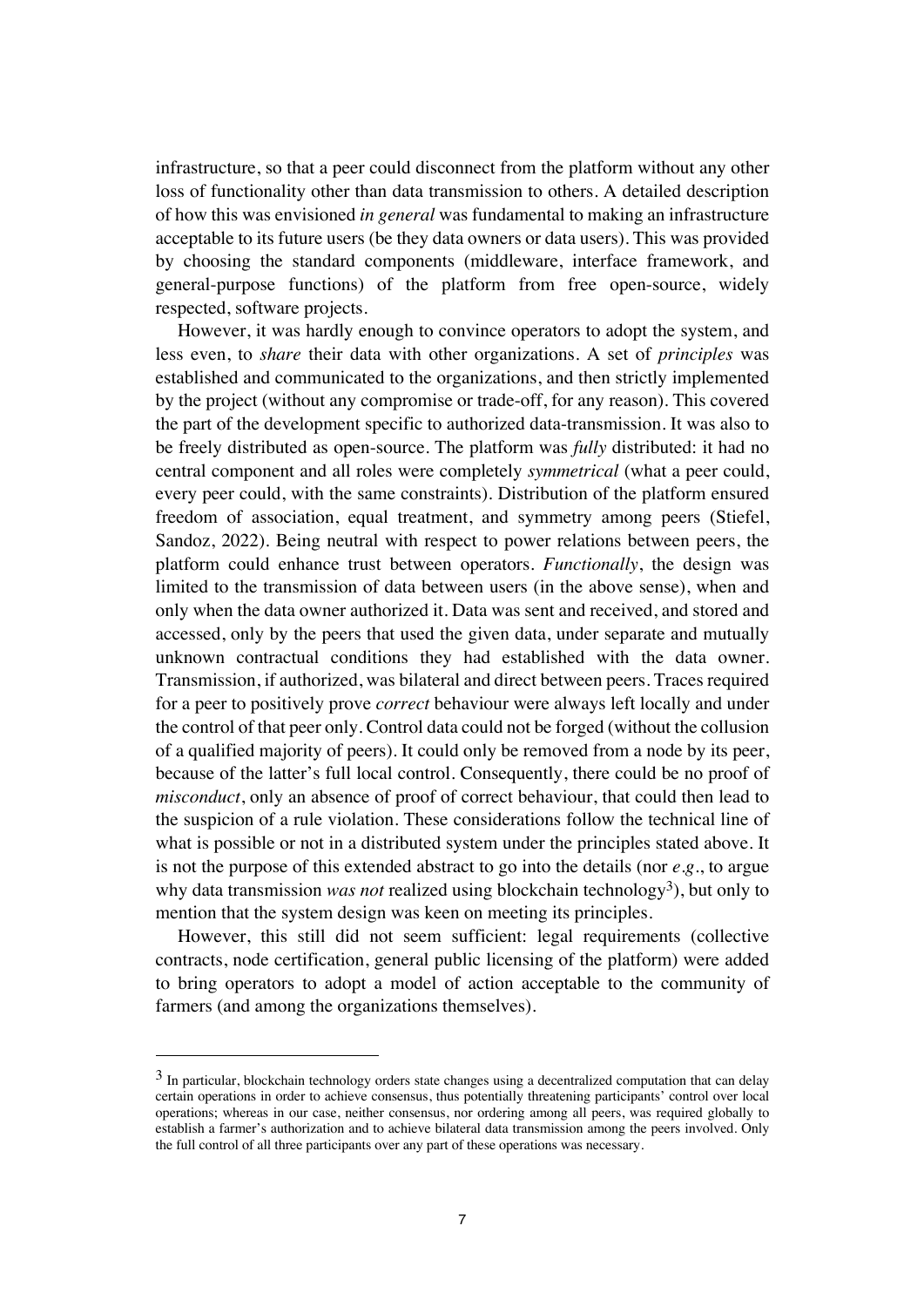Technically, the project faced two problems: 1) *asynchrony* in distributed systems (which is usually overcome by using the master-slave paradigm underlying internet protocols based on APIs); and 2) *matching the different meanings attributed to information* by a sender, a receiver, and a farmer *using digital data* (which is usually overcome by imposing data standards and formats between operators, without asking the data owner's opinion). The first problem was solved based on the properties of communication in distributed systems, which were established at the time of the architect's PhD thesis, early in the 1990s. The latter was trickier because, on one side, farmers (as well as most employees in organizations) are not familiar with the concept of digital data, and, on the other, most IT technicians have no idea of the gap between digital data and the information it is meant to represent. A mechanism called *segmentation* was designed and implemented in the project, and used to bridge the gaps in time and meaning that existed between organizations that would exchange data over the platform. The same mechanism underlay the touch-screen graphical managementapp for authorizations used by the farmer. Since organizations would know how to link information they managed for farmers to digital data by using segmentation, it was foreseen that the partners that farmers trusted (*i.e.*, the professional organizations *from* which they were willing to have their data *sent* to others) would help them manage their authorizations by providing guidelines and templates.

The technologies and technical mechanisms used to implement a platform with these characteristics must either be broadly available or represent a small set of specific features that will be made freely available (Sandoz, 2020). To integrate the platform, operators' legacy production infrastructures could not be modified, but only *extended* in cheap and standardized, yet secure, ways, without affecting the mission or function of these systems. The platform architecture, node implementation, and connection of legacy systems to nodes, were based on the Kubernetes (K8s) microservice architecture, respectively the gRPC interface framework and the Hyperledger Fabric distributed ledger. The latter two technologies were available at the time of the project on top of K8s and all three were freely available in OS code. Mastering these technologies was at that time a big effort for any IT operation, especially those of organizations active in agriculture. Connecting a legacy system to its node through gRPC could also be challenging, depending on the legacy system. The project proposed to *lease* certified nodes to organizations as long as would be required, and to help them connect their legacy infrastructure to their node. The collective effort invested in the platform would bring the investment by individual organizations to build and configure their node down to a couple of man-months. At least one operator (operating the public database of five cantons) proceeded to migrate *completely* to K8s *during* the course of the project and was still happy with the move in March 2021. The platform and its technical architecture were also openly described as a modern initiative by an operator who managed the databases of four other cantons.